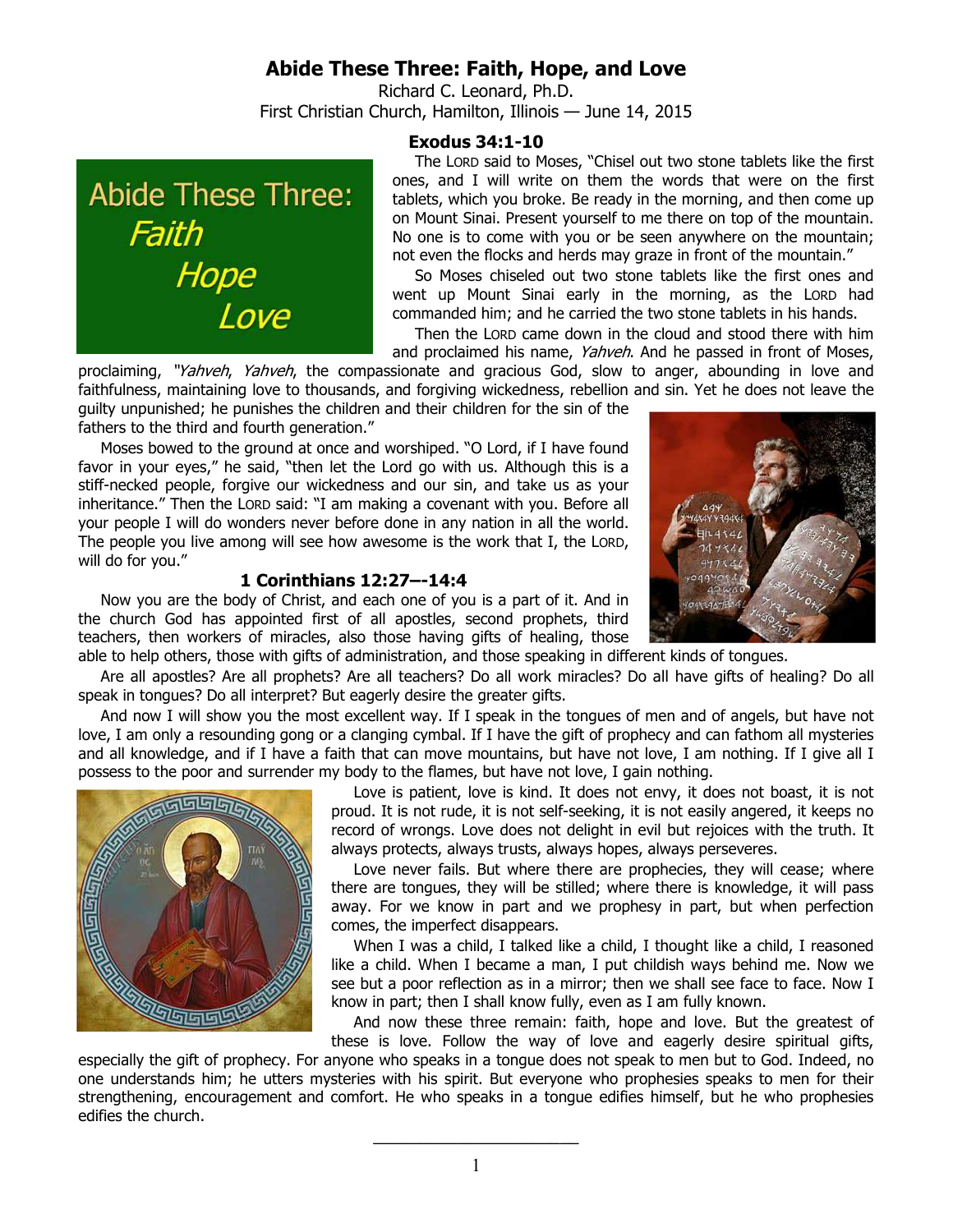"And now these three remain: *faith, hope and love*. But the greatest of these is love." This familiar quotation from 1 Corinthians 13 contains the three words I want to discuss today, and we will get to them shortly.

1 Corinthians 13 is sometimes called the "love chapter," and it's often read at weddings as two believers prepare to offer their vows of matrimony. But you'll notice that I read more than just that famous chapter; I read a few of the apostle Paul's remarks that preceded it, and a few that followed. I did this for a reason: to

demonstrate that this famous passage on love is part of a larger discussion of *spiritual gifts*. Paul is speaking of gifts of the Holy Spirit at work in the church, the gathered body of Christ  $-$  gifts like prophecy, healing, miracles, tongues, teaching, administration, helping and assisting others. And after Paul has said what he wants to say about love, he returns to his discussion of spiritual gifts, prophecy in particular.

What does that tell us? It tells me that love, as such, isn't the big thing that's on Paul's mind. What concerns him, as he writes to the Corinthian church, is how these believers are going to work "Follow the way of love, and eagerly desire spiritual gifts . . ."

-- 1 Corinthians 14:1

out and exercise their spiritual gifts, those abilities the Spirit of Christ gives to his people so they can carry out the mission of his church. This is the mission Jesus gave his apostles just as he was ascending to his Father, recorded in Acts 1:8: "But you shall receive power when the Holy Spirit has come upon you; and you shall be my witnesses." The development and exercise of these gifts are what Paul is writing about, and his discussion of love is a kind of interruption in his train of thought. He inserts it as a corrective, a warning to not get puffed up about the gifts of the Spirit, or to think that exercising these gifts puts us on a level above other believers. Instead, when we practice our particular gift — whether it's teaching, or prophecy, or healing, or tongues, or just helping others in the church  $-$  we're to do so in an attitude of love.

But what is this "love" of which the apostle speaks here, in this famous chapter? You may have noticed, in the time that I have been filling this pulpit, that I have hardly ever spoken of "love." In fact I usually avoid using the word, if I can. The reason I avoid it is because that word is so easily misunderstood in our culture. As you're aware, the New Testament writers use three different Greek words that are translated in English as "love." So when we hear that word in Scripture, we're apt to give it a meaning it didn't have when the apostles wrote about it.

Our culture, as you know, is hung up about "love," which people often equate with sexual desire. When you hear someone speaking about "making love," you know what that means. Or people can use the word "love" to describe any kind of desire, as when a person says, "I just love apple pie." (Actually, my favorite is pecan.) The Greek word for "love," as "desire," is eros, from which we get the English word erotic. I think most

Three Greek words for "love": • eros – desire · philos - brotherly concern • agape - love arising from

God's love

Christians understand that this isn't the New Testament meaning of love, because Scripture uses a different Greek word. Then there's a second Greek word, philos, which refers to a brotherly or neighborly sort of love. It's from this word that we get our English word *philanthropy*, which means doing things to benefit other people because you care about their welfare. Both of these words, eros and philos, have to do with how we feel about something, or someone. But neither of these words are the word the New Testament uses for the kind of love Paul is referring to in our passage.

The word the New Testament uses is the word *agápe*. This word describes a kind of love that doesn't depend on our feelings about someone. Sometimes we think we have to have some kind of squishy, sentimental feeling about someone to love them, but *agápe* love doesn't depend on that sort of thing. Instead, the love Paul and other New Testament authors write about is a reflection of the love God has for us, as revealed especially in what he has done for us through his Son, Messiah Jesus. As John puts it in his First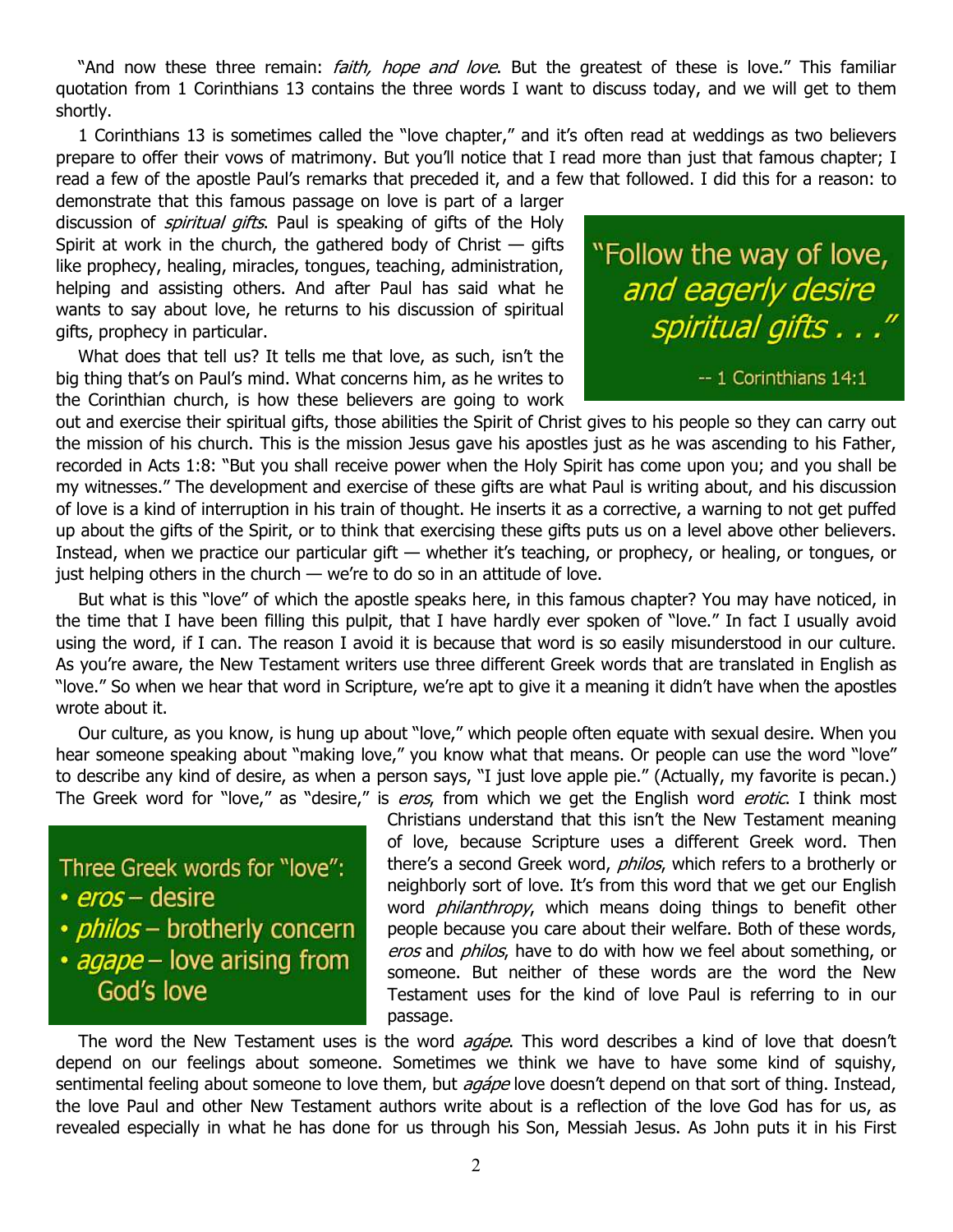Letter, "We love, because he first loved us" (1 John 4:19). So we need to probe into what it means for God to love us, in order to understand what it means for us to love others as a reflection of his love.

That means we need to ask where the New Testament word *agápe* comes from. As you know, when the New Testament Christians spoke of the Scriptures, they didn't mean the New Testament — because they were writing the New Testament! For the earliest Christians, the Scriptures were the Hebrew Scriptures, and they took their theological terminology from those Scriptures. So my suggestion is that when Paul, and other apostles, used the term *agápe* they had an Old Testament equivalent in mind.

That's why I began by reading that passage from Exodus, chapter 34, where the Lord describes himself to Moses, using his personal name Yahveh, in these words: "Yahveh, Yahveh, the compassionate and gracious God, slow to anger, abounding in love and faithfulness, maintaining love to thousands, and forgiving wickedness, rebellion and sin" (Exodus 34:6-7). The Hebrew word translated "love" here is the word *chesed*, one of the most important and often-used words in the Old Testament. The Psalms are especially rich in their use of this word, but we find it elsewhere as well. Sometimes English versions translate it as "lovingkindness," sometimes as "steadfast love," sometimes simply as "love." I suggest that when the New Testament authors wrote of *agápe* love, they had in mind this Hebrew word *chesed*. What does it really mean?

Taking a broad view of the many occurrences of this word, we can say that *chesed* is the Lord's "covenant love" — that is, it's his *commitment* to his partners in the covenant. It's God's loyalty to the people he has called to serve him, with whom he has made a special agreement called the covenant. God's love is his particular attachment to those who have entered into an agreement with him, to worship and serve him and fulfill the mission to which he has called them.

In other words, God's love isn't a general feeling of benevolence toward everybody. The Bible has other ways of speaking about that kind of attitude on God's part, such as his providence or his perfection. But his love, his *chesed*, is his special attachment to those who have "signed on" to his mission, who have pledged their allegiance to him by saying, "You are my Lord and my God." I submit that when we read about love in the New Testament, that's the kind of love it's talking about — God's "covenant love." And when writers like Paul speak of acting in *agápe* love, they mean acting on the

 $αγαπη = 1DD$ agape = chesed The Lord's covenant-love (loyalty to his special partners)

basis of our commitment to God, and to one another in the family of God. We're all familiar with Romans 8:28, "We know that in everything God works for good with those who love him, who are called according to his purpose." Those who love God, and whom God loves, are those who've responded to his call and are working out his purpose in their lives.

So, as you can see, New Testament love doesn't depend on *how we feel*. We don't love others because we especially like them, or because we're attracted to them, or because we have sympathy for them. We love them because we're *committed to them as fellow members of the family of God*, and because God has first made a commitment to us by giving us his covenant, bringing us into his family. We don't wait till we feel like it before we can love; we love out of obedience to the Lord. That's why Jesus can even *command us* to love one another: "A new commandment I give to you, that you love one another; even as I have loved you, that you also love one another" (John 13:34). Within the body of Christ, we're committed to one another simply because we belong to each other.

Think about this from a purely human standpoint. We're committed to our family members simply because they're members of our family. We may not approve of what they do or say; we may find their attitude and behavior disappointing; we make not even like them! But we're still related to them, and so we're committed to them. That's biblical love, just as the Lord describes his love to Moses: "slow to anger, abounding in covenant-love and faithfulness, maintaining covenant-love to thousands, and forgiving wickedness, rebellion and sin." God's love for us doesn't mean he always approves of us. Scripture makes that clear, when Paul writes, "But God shows his love for us in that while we were yet sinners Christ died for us" (Romans 5:8). God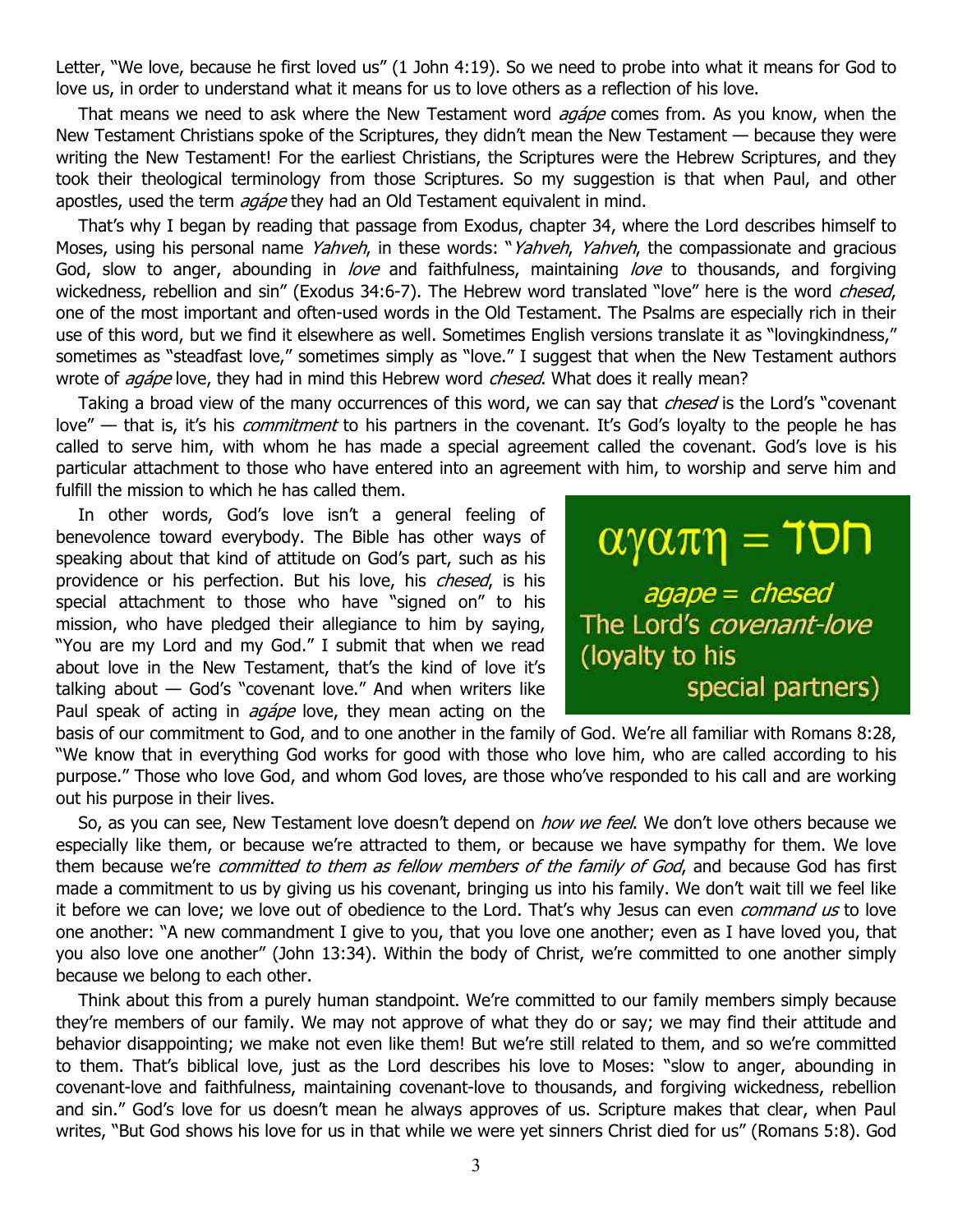surely doesn't approve of our sin, or excuse it with a wink. God loves us not because we're good, because we're not; he loves us *because we belong to him*.

Can we step outside of God's love? Yes, we can. God's love is his *chesed*, his covenant-love; it's his loyalty to those who are members of his family. But if a person says, "I don't want to be part of that family, I don't care about God's mission in this world, I'll just go my own way, taking my cue from the culture in which I live," then that person has stepped out of the relationship in which God's love operates. The Lord still wants to reach that person and bring him into the family, because it's not his desire that anyone be lost to a godless future. But his *agápe* love, his *chesed*, is reserved for his faithful family members. And it's the same with us. We're not commanded to love everybody, even if we care about them and want to help them. It wasn't to the Pharisees, or the Sadducees, that Jesus commanded, "Love one another." It was to his disciples that he said that, because they were his family, his people, his own.

And it's on the basis of God's covenant-love that we can appeal to him for help. As the Psalmist cries, "Rise up, come to our help! Deliver us for the sake of your steadfast love," your chesed (Psalm 44:26). It's because we're in a covenant with the Lord, a family relationship in which we've entered through Jesus, that we can call upon the Lord in prayer. If a person isn't in that relationship, if he or she has turned away from that covenant or refused it in the first place, then that person really "doesn't have a prayer." You can't ask God for help if you don't know him, and you don't know him unless he's your Father, and he isn't your Father if you're not in the family. It's really as simple as that. (The only exception would be the unbeliever who realizes his need for God, and cries out, "Lord, forgive me, and bring me into your family through the cross of Jesus." That's a prayer of the unbeliever the Father will always hear.)

"And now these three remain," Paul wrote, "faith, hope and love." We've covered love; so let's go on to a discussion of faith. Now I mentioned that the three Greek words for "love" have to be covered by only one word in English, which leads to misunderstanding. With faith, it's the other way around; the Greek of the New Testament has one word for faith, *pistis*, along with the verbal form *pisteuo*, and these can be translated by several different words in English. This also can lead to misunderstanding.

For example, Jude, in verse 3, refers to "the faith [*pistis*] which was once for all delivered to the saints." In English, that suggests that faith is a body of doctrine or belief that can be spelled out in some written

- $pistis = \text{faith}$ pisteuo = "to faith" • to have faith
- to believe
- to act in trust
- to be faithful

document. In the same way, in Romans 3:22, Paul refers to "the righteousness of God through faith in Jesus Christ for all who believe." We could get the impression from this that having faith means to hold certain beliefs, as though faith is being defined as accepting certain doctrines. But in the Greek the same basic word is used for "faith" and "believe," and you don't define a word by itself. We could translate Paul's words more accurately as "faith in Jesus Christ for all who have faith." In the New Testament, *believing* is always *having faith*  $-$  they are the same word in Greek. We don't just believe in Jesus as an idea; we faith him. Faith isn't just an idea or concept, it's an action.

What kind of action is faith? We've all heard that faith really is trust, a trust on the basis of which we take action. My father used to illustrate the meaning of faith by saying, "You may believe that I can drive a car, but faith is getting in the car and riding with me." To have faith is not just to accept certain truths; it's to make a commitment, and act on that commitment. As James writes, "Faith by itself, if it has no works, is dead. . . . Show me your faith apart from your works, and I by my works will show you my faith" (James 2:16-17). I might say, "Oh, I believe a God exists somewhere." That's not faith. Faith is doing what God asks me to do, and trusting that he will give me the ability to do it.

But there's a further nuance to the New Testament understanding of faith. Jesus gave a powerful illustration of it when he and his disciples encountered a fig tree that wasn't bearing fruit. Because the tree was barren, Jesus consigned it to never be fruitful again. When he and his disciples passed by later, they found the tree had withered away. And Jesus declared, "Have faith in God." Actually, a better translation is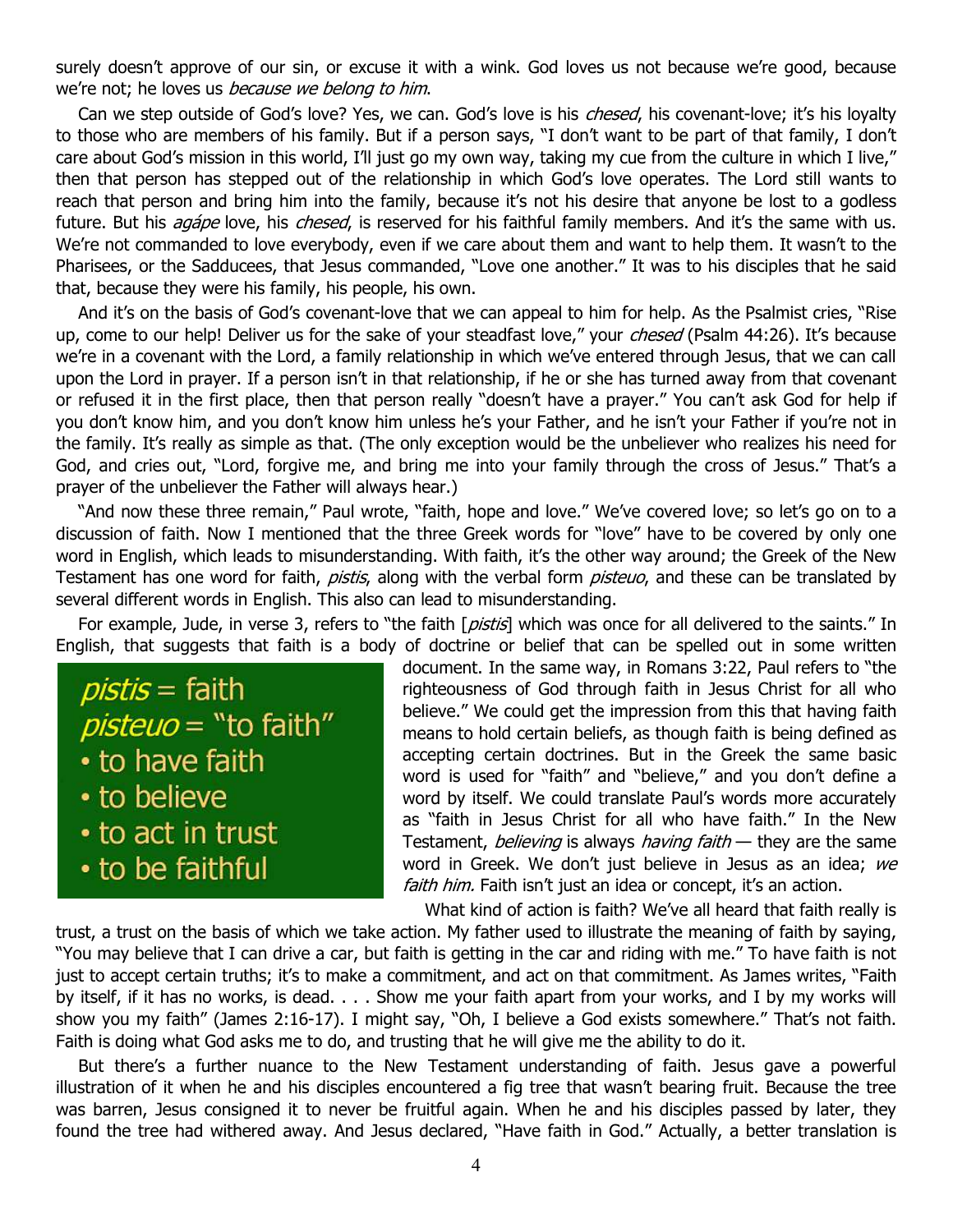"Have *the faith of God."* But how could we have the faith of God? Who does God have faith in — does he have faith in some power greater than himself? No, the faith of God means the faithfulness of God. God is faithful to his people, and faithful to the promises he has made to us. And that's really what faith means in the Bible; it means not just believing in God, not just trusting God, but *being faithful* to God as he is faithful to us.

God's faithfulness is revealed in what he has done for us through Jesus. John, in the Revelation, calls Jesus "the faithful witness" (Revelation 1:5). We're all familiar with Paul's declaration in Galatians 2:20: "I have been crucified with Christ; it is no longer I who live, but Christ who lives in me; and the life I now live in the flesh I live by faith in the Son of God, who loved me and gave himself for me." But, once again, we need to retranslate; Paul is saying that he lives his life not by his own faith in the Son of God, but by the faithfulness of the Son of God — and that Jesus demonstrated that faithfulness by giving himself on the cross, as an act of agápe love, an exercise of his obedience to God and his commitment to the plan of God. As you can see, when it comes right down to it there's not much difference between our two words, love and faith. They're both expressions of the Lord's commitment to his people, and their commitment to him — a commitment the Bible calls the covenant.

But you're probably wondering about the rest of that passage in Mark about Jesus and the fig tree, where he goes on to say, "Truly, I say to you, whoever says to this mountain, 'Be taken up and cast into the sea,' and does not doubt in his heart, but believes that what he says will come to pass, it will be done for him. Therefore I tell you, whatever you ask in prayer, believe that you have received it, and it will be yours" (Mark 11:23-24).

Preachers have usually taken Jesus' words to mean that the "mountain" of our problems can be overcome if we pray in faith. Yes, having confidence that God answers believing prayer is part of faith, and I'll come back to that. But in this passage there's a concrete geographical reference. Jesus says, "Whoever says to this mountain, be taken up and cast into the sea . . ." What mountain is he talking about? Well, they were in Jerusalem, so the mountain is Mount Zion, where the Temple was located — the Temple that was the dwelling place of the Lord, the focus of Israel's special calling as the servants of God. What does it mean, then, for that mountain to be cast into the sea? In the Scriptures the "sea" is sometimes a symbol for the Gentiles, the nations outside of Israel. And the fig tree is a biblical symbol for Israel. But the fig tree hasn't fulfilled its mission to be "a light to the Gentiles," to be the blessing to all nations that God called Abraham's descendants to be. The fig tree not been fruitful, and has withered away. So the "mountain," the place where God's presence dwells, is to be taken beyond Israel to "the sea," to all nations, just as Paul says in Galatians 3:14, "that in Christ Jesus the blessing of Abraham might come upon the Gentiles." And it's the obedience, the faithfulness of the followers of Jesus, those who "believe that what he says will come to pass," that will take that gospel message to the world. And they're still doing it today.

But this principle also applies in our personal lives as believers — i.e., "faithing people." "Whatever you ask in prayer," Jesus said, "believe that you have received it, and it will be yours" — and the word "believe" here is the same as the word for "have faith." When needs arise, it's never good to pray in unbelief, or in a tentative, hesitant mode. For example, if someone is ill we don't need to pray that they might be healed "if it be thy will." It's never God's will that people should stay sick, since he's told us, "I am the LORD, who heals you" (Exodus 15:26). Nor should we think that God wants us to remain in financial difficulty, since Scripture says, "The blessing of the LORD brings wealth, and he adds no trouble to

 $Hope =$ 

- Christ in us
- The resurrection of the body
- The glory of God's new creation

it" (Proverbs 10:22). Faith is taking God at his Word, and acting upon the Word. Because God is faithful to his Word, we respond in faithfulness to him and, in prayer, we see his answer. As Paul states, "It is God who works in you to will and to act according to his good purpose" (Philippians 2:13).